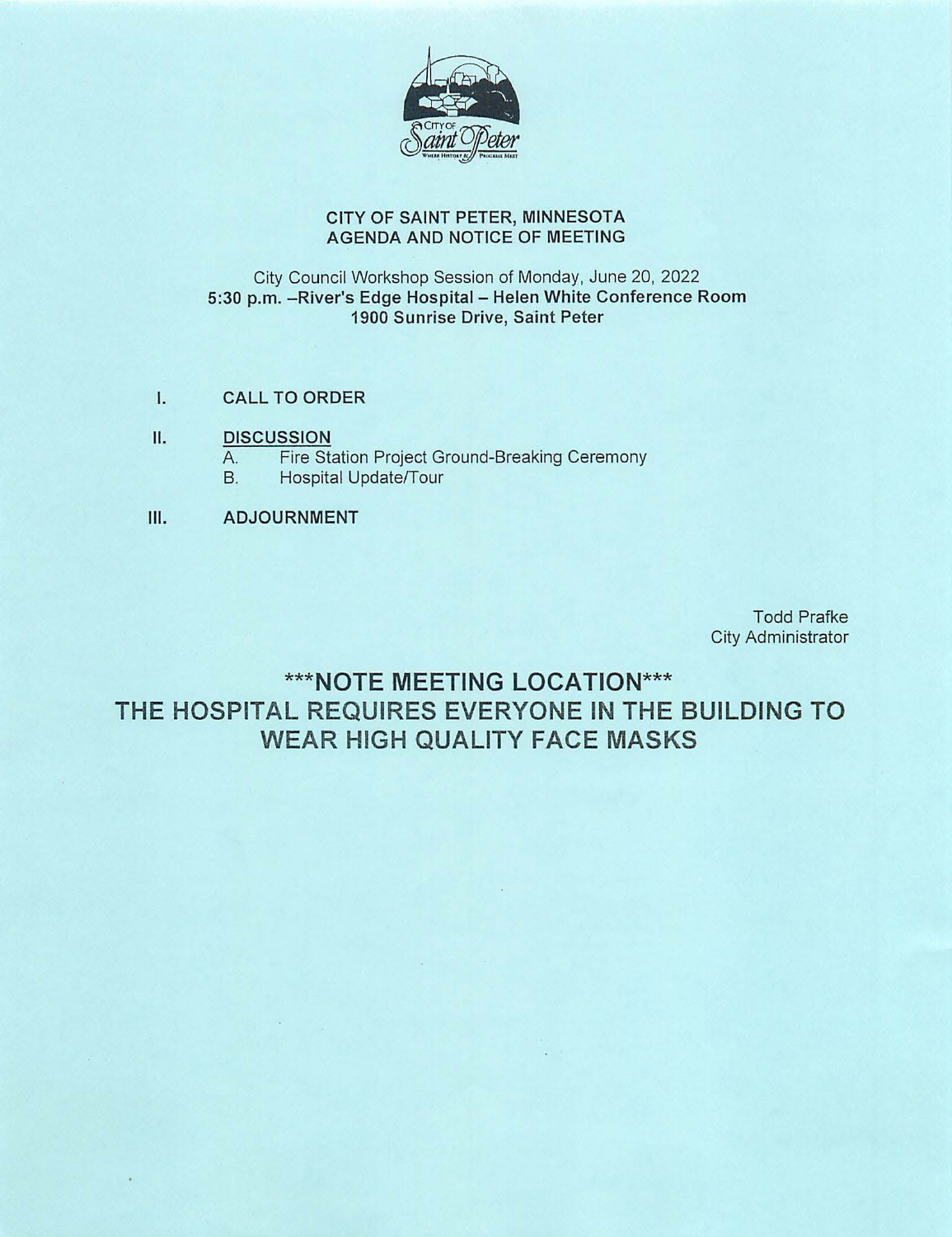

# **Memorandum**

**TO:** Honorable Mayor Nowell Members of the City Council **DATE:** 6/16/22

- **FROM:** Todd Prafke City Administrator
- **RE:** River's Edge Hospital Presentation- Tour

## **ACTION/RECOMMENDATION**

None needed. For Council information and discussion only.

#### **BACKGROUND**

The workshop on Monday evening will feature a presentation on River's Edge Hospital from Hospital CEO Paula Meskan. She usually comes to visit at your Goal Session and provides a few updates and opportunity for some dialogue with Members.

Since there was a change in your Goal Session schedule, I asked her to come to your workshop and she suggested incorporating a tour of the Hospital with this meeting. Her presentation will focus on the recently received audit and then CEO Meskan will lead a tour of the Hospital to end the workshop session.

Please note that everyone must be fully masked at the Hospital in high quality masks (not cloth). If you don't have a mask, or forget to bring it with you, one will be provided for you at the Hospital entrance. Please enter through the "Emergency Entrance".

Please feel free to contact me if you have any questions or concerns on this agenda item.

TP/bal